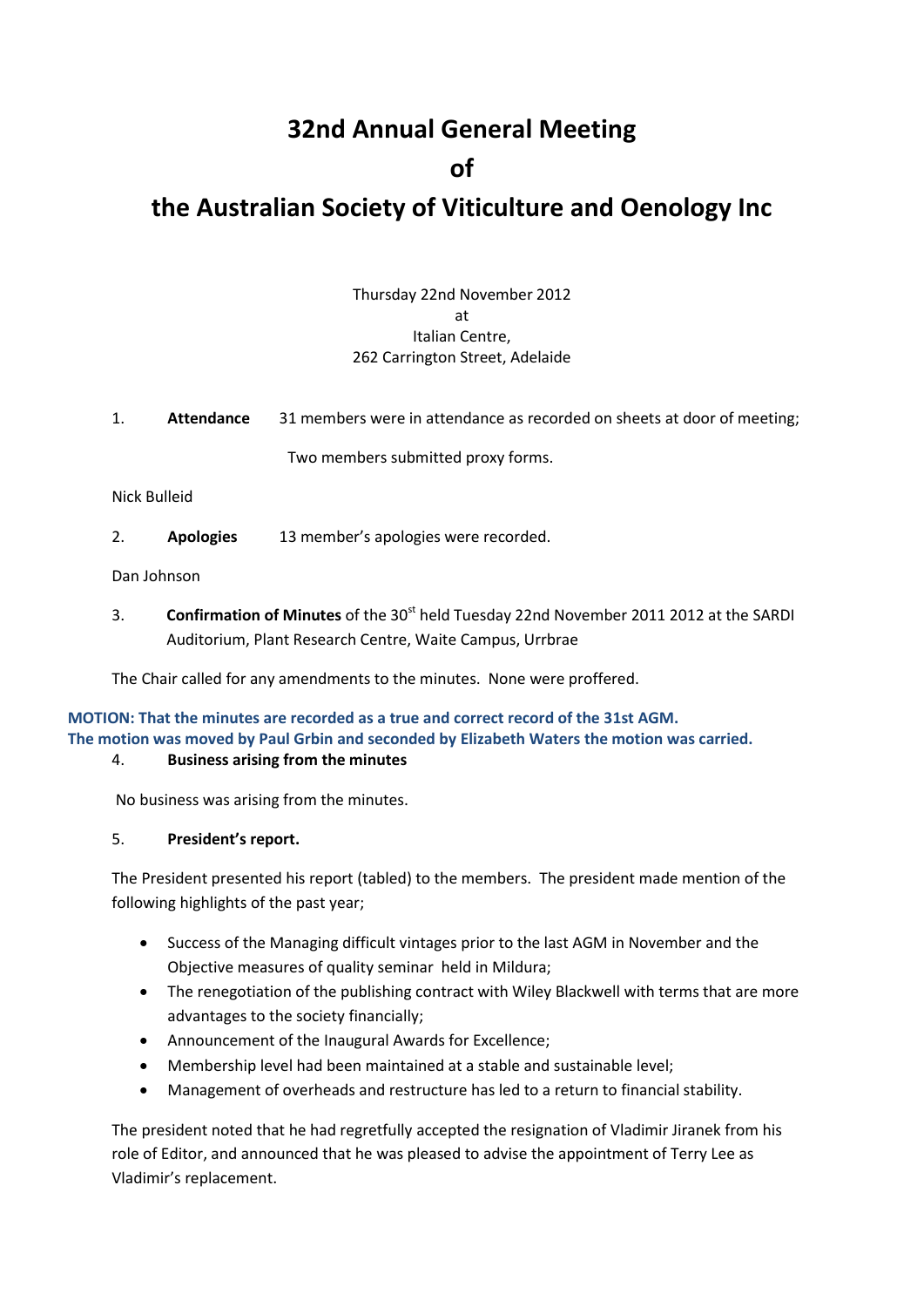The Chair called for any questions relating to the President's report.

Paul Grbin asked what plans in place to increasing the number of members

The President replied that growing the membership was one of the core strategic areas and that there were programs that were being developed to Increase engagement with students and to make greater contact with major wine regions through a regional program that he was hoping to roll out in the new year.

No further questions were proffered.

#### 6. **Treasurer's report**

The Treasurer presented the audited financial reports (tabled) for the year ended 30 June 2012 to the members. The Treasurer summarised the report noting that membership income was stable and that events had contributed considerable revenue returning equity to the ASVO.

This year has seen a lot of behind the scenes work in driving down costs to increase the bottom line in a good way.

Major factors that contributed to the strong surplus were the renegotiation of the publishing contract and a one off bonus from Wiley Blackwell.

The Treasurer called for any questions relating to the Treasurer's report.

#### **MOTION: That the Treasurer's report is accepted.**

**The motion was moved by Angus Davidson; and seconded by Elizabeth Waters the motion was carried.**

#### 7. **Board elections**

The Chair reported the outcomes of the election for the four regional positions on the board.

#### **South Australian Region**

There were four nominations for the South Australian position. The Chair noted that there was over 118 ballots received and that the voting was very tight with only two votes separating the top three candidates. The successful candidate was Vladimir Jiranek.

#### **TAS Qld and WA Region**

There were two candidates nominate for the TAS Qld and WA position. The successful candidate was Bob Dambergs

#### **Victoria region**

There was only one candidate nominating for Victoria and therefore an election was not required. The successful candidate was Mark Krstic

#### **New South Wales Region**

There was only one candidate nominated for the New South Wales region and therefore an election was not required. The successful candidate was Kristy Bartrop